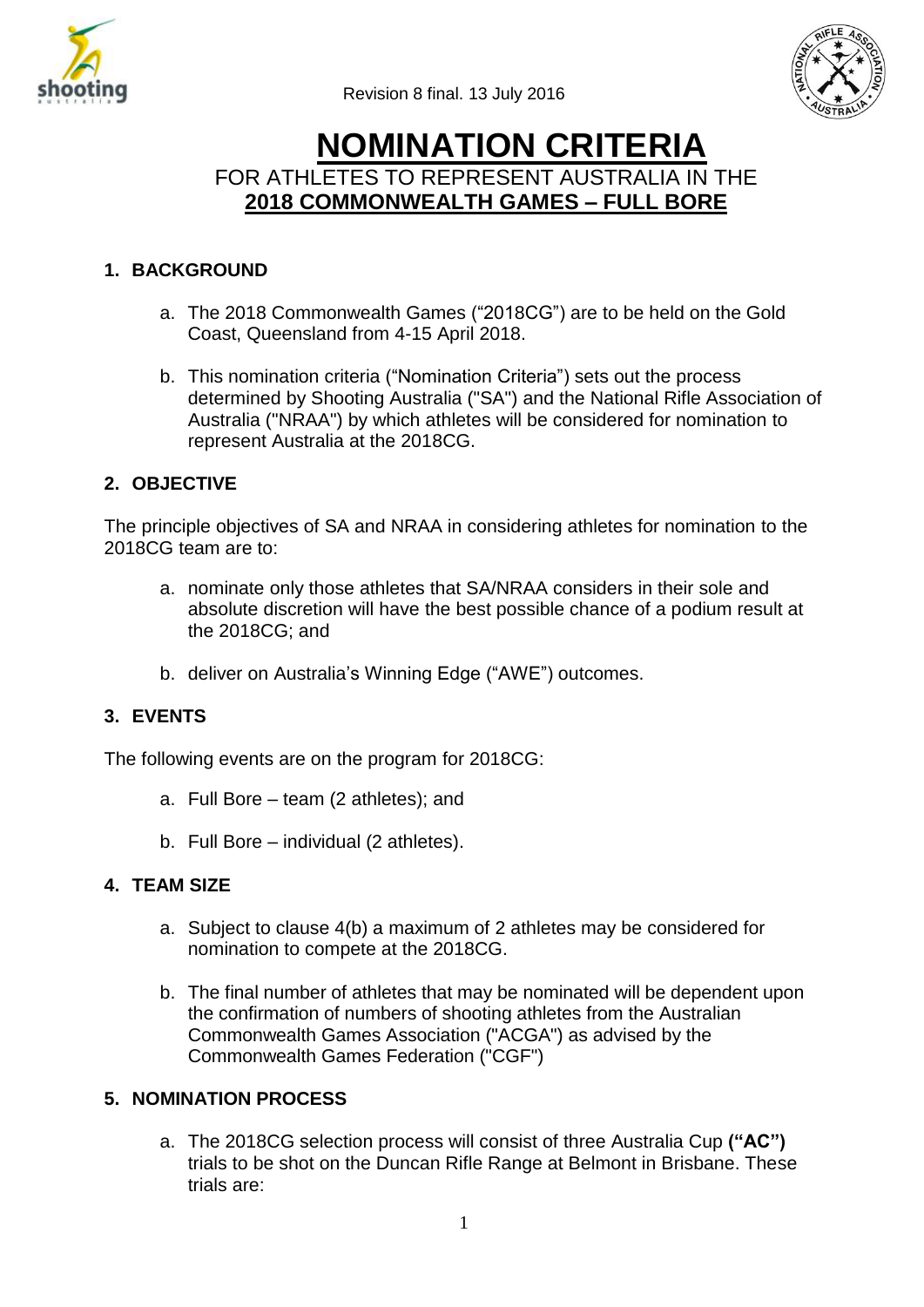



- (i) First Australia Cup **("AC1"):** open for the top 30 competitors as per the 'Competitor Eligibility' criteria (see clause 6);
- (ii) Second Australia Cup **("AC2"):** open only for the 30 selected to compete in AC1; and
- (iii) Third Australia Cup **(AC3):** Only for the top 10 selected AC2 competitors as per clause 7(a)(iii).
- b. In the event of a wash out of any AC, the NRAA may reschedule to an alternative weekend.
- c. In all cases of a scheduled AC, there shall be a practice day, which is optional for all AC competitors, at which all range distances can be shot.

## **6. COMPETITOR ELIGIBILITY**

- A. Competitors must apply in advance to the NRAA to shoot in the first AC1 on the entry form in Appendix 1.
- B. AC1 is limited to a maximum of 30 places.
- C. In circumstances where the number of applications (see clause 6b) exceeds the number of places available for AC1, the criteria below will be applied by the NRAA to determine the makeup of the field for AC1 using the following order:
	- (i) Represented Australia in a Commonwealth Games (Fullbore TR) in a period of seven (7) years prior to the AC1;
- (ii) Represented Australia in a CSF (Fullbore TR) team in the period of five (5) years prior to the AC1(includes third shooter in team if applicable);
- (iii) Represented Australia in an Oceania (Fullbore TR) team in the period of five (5) years prior to the AC1;
- (iv) Placed in the top ten (10) of any of the previous three Australia Cups prior to AC1;
- (v) Placed in the top fifty(50) of the World Individual Long Range Championships (Fullbore TR) at the last World Individual Long Range Championships ;
- (vi) Won a State Champion of Champions event in the period of one year prior to AC1;
- (vii) In any State/Territory or other Country, won a Queens Prize or Grand or equivalent (Fullbore TR – 'A' Grade) in the period of three years prior to AC1;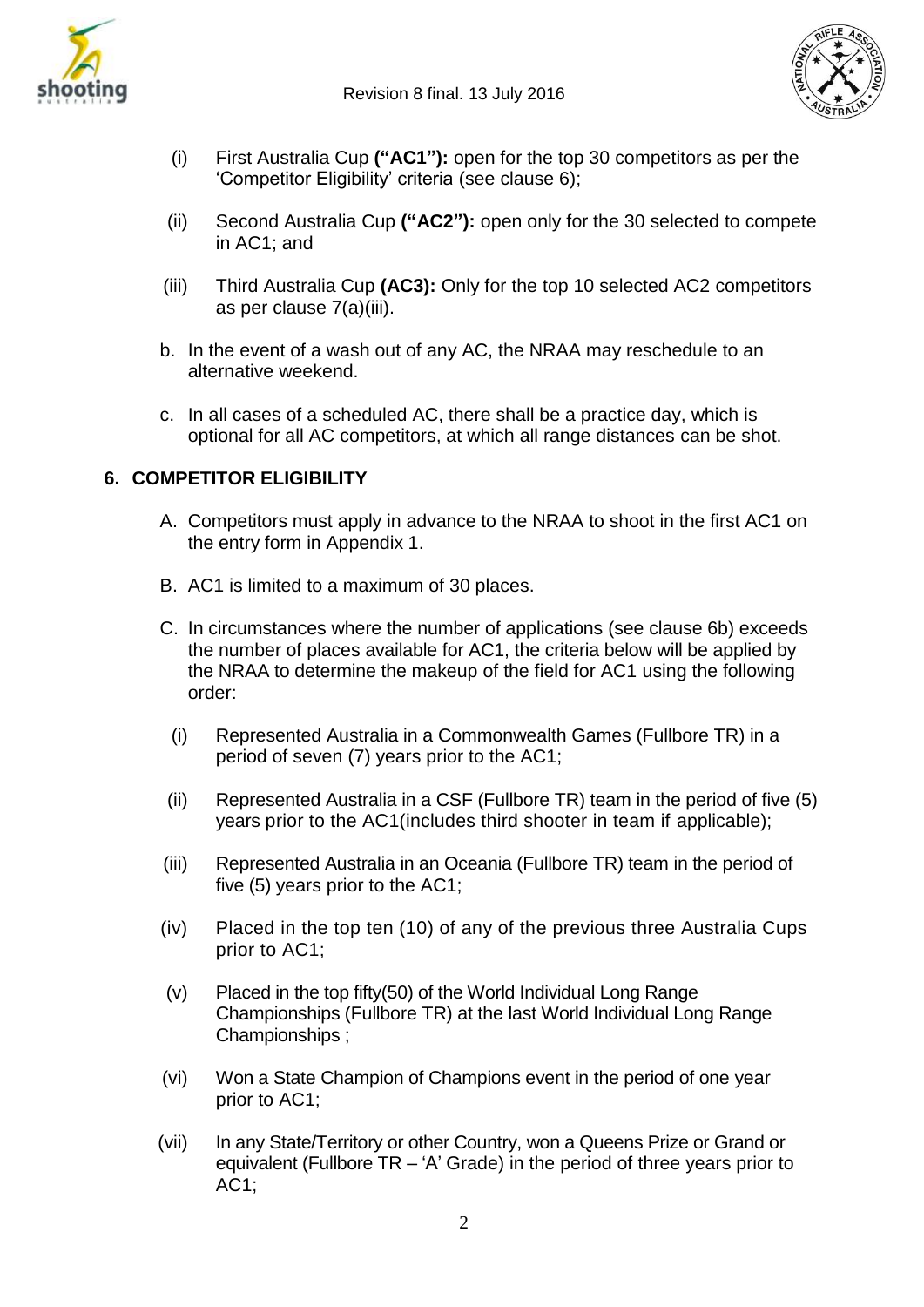



- (viii) Represented Australia in an Under 25 or Under 21 Team in the period of three years prior to the AC1 – limited to a maximum of four if each of these competitors does not satisfy any other higher eligibility criteria;
- (ix) By order of ranking on the most current NRAA National A-Grade Target Rifle Rankings as shown on the NRAA web-site prior to AC1; and
- (x) Currently graded 'A' grade and competed in a State/Territory championships in previous 18 months prior to AC1.

## **7. NOMINATION PROCESS**

- A. Nomination for the 2018CG events will be based on the finishing order determined by aggregate off-rifle scores achieved on the scheduled AC event program. The finishing order will be compiled from the following:
	- (i) AC1 will be Open to a maximum of 30 competitors meeting the criteria in clause 6(c) above.
- (ii) The same 30 competitors are eligible to also compete in AC2. If any competitors from AC1 do not wish to compete in AC2, then AC2 will proceed with the reduced number of competitors.
- (iii) The top 10 competitors based on the aggregate off-rifle scores of both AC1 and AC2 will automatically qualify for the final AC event (AC3). Where two or more competitors are still tied for tenth place, then a shootoff shall be conducted.
- (iv) Scores from AC1 and AC2 do NOT carry through to the final event, i.e. the top ten shooters start from scratch in AC3.
- B. The AC1 and AC2 events will be classed as matches in themselves. As per NRAA Standard Shooting Rules (SSRs), centre bulls shall be used to count out the order of finishing. Where two or more competitors are tied for first place in each of AC1 and AC2, then a shoot-off shall be conducted.
- C. Only the off-rifle scores from AC3 will form the final aggregate scores to determine the top five (5) athletes from this competition that will be forwarded to the Selection Panel who will consider those athletes that may be nominated. As per SSRs, centre bulls shall be used to count out the order of finishing. Where two or more competitors are still tied for fifth place, then a shoot-off shall be conducted under SSRs.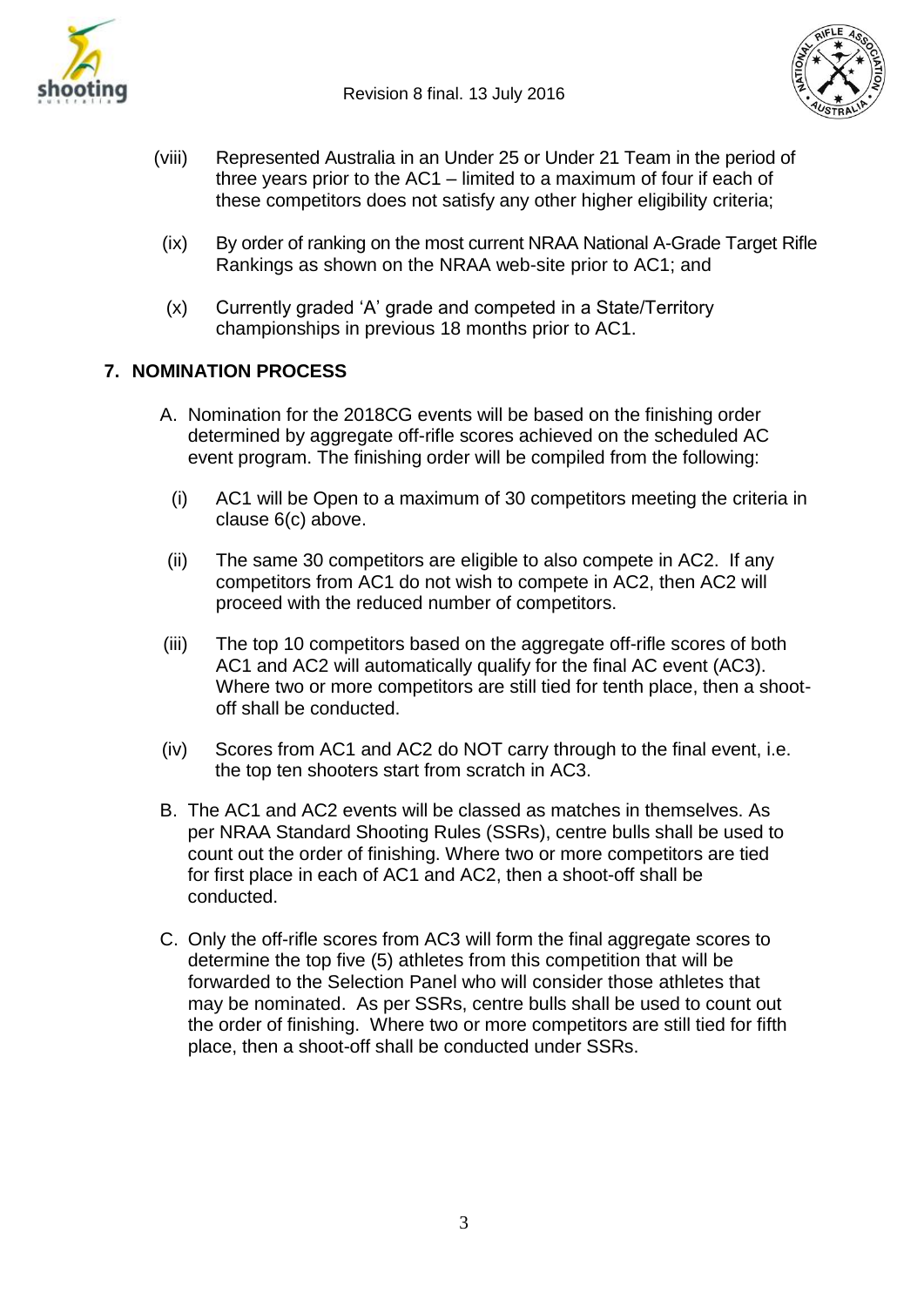



- D. The order of the final top five (5) placings from AC3 may not have any bearing on final nomination of athletes. The Selection Panel will at its absolute and sole discretion choose those athletes that the Panel considers will have the best possible chance of a podium finish at 2018CG. The Panel may consider any relevant factor including but not limited to:
	- (i) Performances at the three AC Trials
	- (ii) Relevant International & Domestic Performances
	- (iii) The compatibility and combination of athletes

The Panel need not consider any of these factors and need not apply weight to any factor over another.

## **8. SELECTION PANEL**

The Selection Panel will be made up of a representative from the NRAA, the SA General Manager, High Performance and an Independent Chair (to be appointed).

## **9. AMENDMENTS TO NOMINATION CRITERIA**

SA may amend this Nomination Criteria from time to time with agreement from NRAA. If amended, the amended Nomination Criteria will be posted on the NRAA and SA websites (www.nraa.com.au & www.shootingaustralia.org).

#### **10.APPEALS PROCESS**

- a. An athlete who reasonably considers in all circumstances that his/her nonnomination to compete at 2018CG has occurred because the Selection Panel has failed to follow this Nomination Criteria is able to appeal his/her non-nomination.
- b. The sole ground for any appeal is that this Nomination Criteria was not properly followed and/or implemented by the Selection Panel. For the avoidance of doubt, the basis of the appeal can only address procedural matters under this Nomination Criteria, not matters of merit.
- c. The Appeal procedure is detailed in the document entitled Appeals Process; a copy of which may be downloaded from the website [www.shootingaustralia.org](http://www.shootingaustralia.org/) or by request from the SA office.

#### **11.ANNOUNCEMENT**

The team will be announced via [www.shootingaustralia.org](http://www.shootingaustralia.org/) once dates have been confirmed.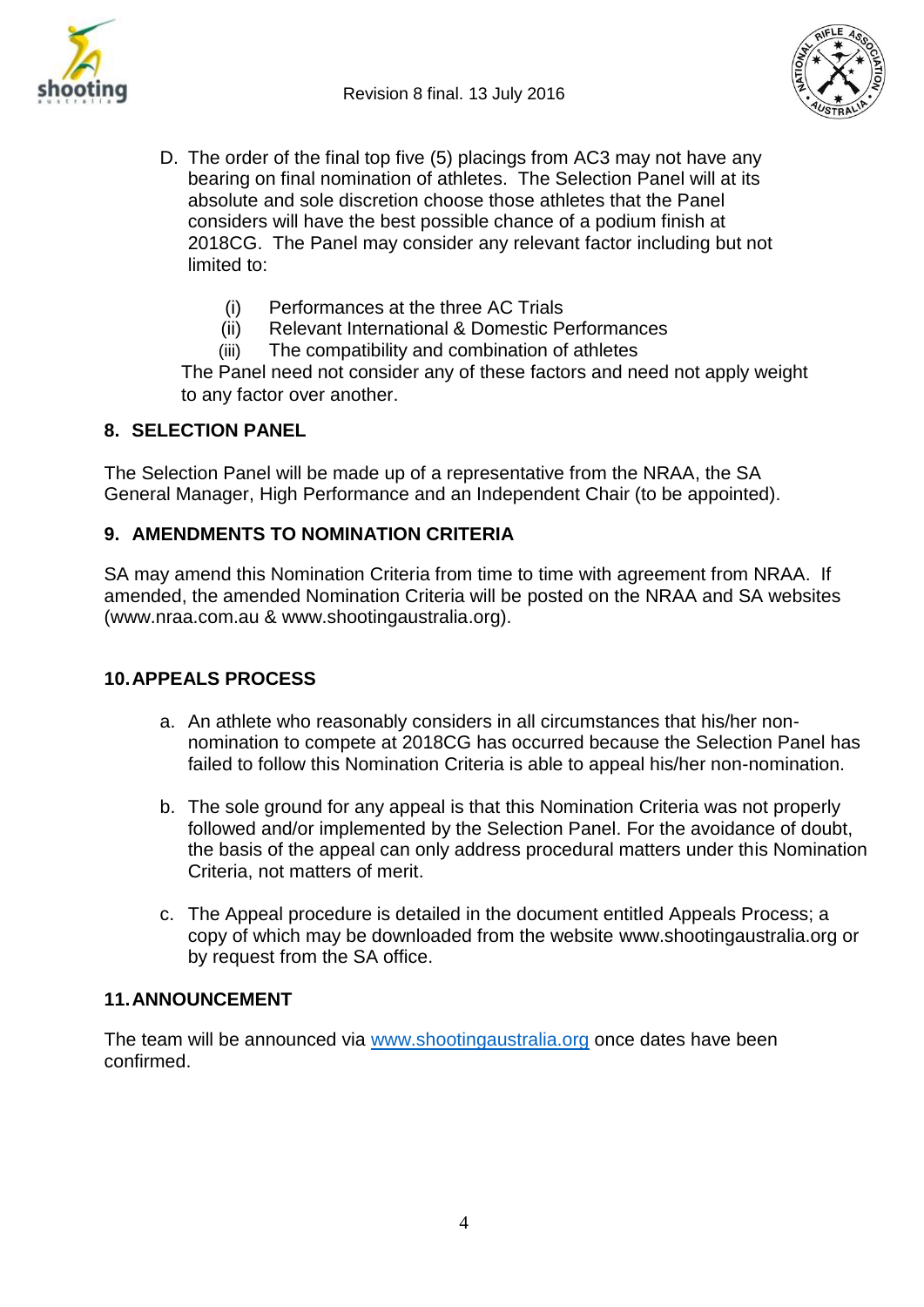



#### **A. Australia Cup Course of Fire**

*The course of fire and distances will be confirmed by the NRAA on each occasion as they may be subject to Belmont range programme and weather conditions.*

#### **a) Practice Day**

- i. Morning: 2 per target, sharing one hour at each of 300, 500, and 600 yards
- ii. Afternoon: 2 per target, sharing one hour at each of 900 and 1000 yards

#### **b) Day 1**

- i. Morning: `Bisley Style 1 x 10 shot matches at each of 300, 500, and 600 yards
- ii. Afternoon: Bisley Style  $-1 \times 15$  shot matches at each of 900 and 1000 yards

#### **c) Day 2**

- i. Morning: Bisley Style 3 x 15 shot matches at 1000 yards
- ii. Afternoon: Bisley Style 2 x 15 shot matches at 1000 yards

#### **B. AC Match Conditions**

- i) There will be two sighters in each match, which are convertible.
- ii) Each AC event must be shot Bisley style, preferably two to a target.
- iii) SSR's will apply (refer to clause 4.1.5 of SSR's for 'Bisley Style' Shooting rules).
- iv) ICFRA target dimensions will be used.
- v) Manual targets are to be used for the CG events.
- vi) Substitute shooters, to make up even numbers, are permitted but must be "A" grade and deemed to be of a suitable standard. The NRAA will select any substitute shooters to participate in an AC, but they are not eligible for any AC trophy or selection to any relevant teams. Substitute shooters and scores will not be publicised.
	- (1) Competitors are to supply their own ammunition. Random ammunition checking will be conducted on ALL competitors at each trial.
- vii) A nominal entry fee will be charged to offset range costs. This must be paid to the NRAA with the nomination form. In the event that there are more nominations than places available, the unsuccessful nominees will have their money refunded.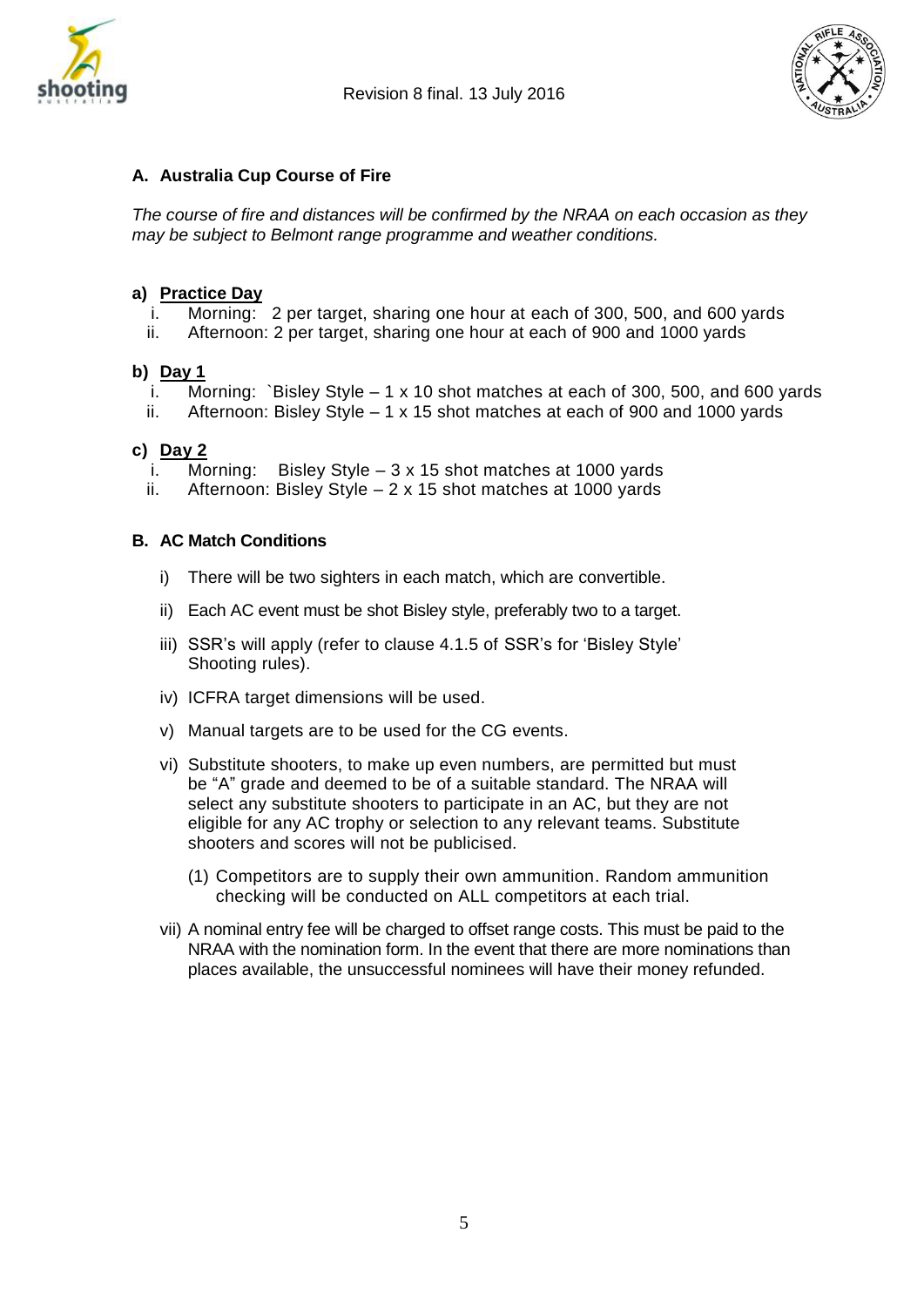



#### **C. Australia Cup Course Details**

#### **a) Practice Day Format**

| Two to a<br><b>Target</b> | <b>Practice Day</b>    | <b>Shots</b>     | Three to a target  |
|---------------------------|------------------------|------------------|--------------------|
| 08:30 am                  | Assemble/Briefing/Draw |                  | 08:30 am           |
| 09:00 am                  | 300 yards              | 2 optional $+10$ | 09:00 am           |
| 10:00 am                  | 500 yards              | 2 optional $+10$ | 10:15 am           |
| $11:00$ am                | 600 yards              | 2 optional $+10$ | 11:30 am           |
|                           | <b>Break</b>           |                  |                    |
| $01:00$ pm                | 900 yards              | 2 optional $+15$ | $01:00 \text{ pm}$ |
| 02:15 pm                  | 1000 yards             | 2 optional $+15$ | $2:45$ pm          |

#### **b) AC Format**

| Two to a<br><b>Target</b> | Day 1                  | <b>Shots</b>               | Three to a target |
|---------------------------|------------------------|----------------------------|-------------------|
| 08:30 am                  | Assemble/Briefing/Draw |                            | 08:30 am          |
| 09:00 am                  | 300 yards              | 2 optional $+10$           | 09:00 am          |
| 10:00 am                  | 500 yards              | 2 optional $+10$           | 10:15 am          |
| 11:00 am                  | 600 yards              | 2 optional + 10   11:30 am |                   |
|                           | <b>Break</b>           |                            |                   |
| $01:00$ pm                | 900 yards              | 2 optional + 15   01:00 pm |                   |
| 02:15 pm                  | 1000 yards             | 2 optional + 15            | $2:45$ pm         |

| Two to a<br><b>Target</b> | Day 2                         | <b>Shots</b>     | Three to a target |
|---------------------------|-------------------------------|------------------|-------------------|
| 08:30 am                  | Assemble/Briefing/Draw        |                  | 08:30 am          |
| 09:00 am                  | 1000 yards                    | 2 optional $+15$ | 09:00 am          |
| $10:15$ am                | 1000 yards                    | 2 optional $+15$ | 10:45 am          |
| 11:30 am                  | 1000 yards                    | 2 optional $+15$ | 12:30 pm          |
|                           | <b>Break</b>                  |                  |                   |
| 01:00 pm                  | 1000 yards                    | 2 optional $+15$ | $2:00$ pm         |
| 02:15 pm                  | 1000 yards                    | 2 optional $+15$ | 3:30 pm           |
| $4:00$ pm                 | <b>Presentation of Medals</b> |                  | 5:00pm            |

The format may be modified by the NRAA to suit local circumstances, e.g. earlier starting time or two to a target at the short ranges and three to a target at the long ranges. In the event of weather, preference shall be given to completing the long ranges. If ranges are lost due to weather, then each AC and therefore the final aggregate will simply be decided based on a reduced number of ranges. If one of the AC1 or AC2 scheduled weekends is a complete wash out, then the AC may be conducted on a nominated reserve weekend or the NRAA may decide that the top 10 will be selected from only one of AC1 or AC2. AC3 shall be rescheduled if the original scheduled weekend is washed out.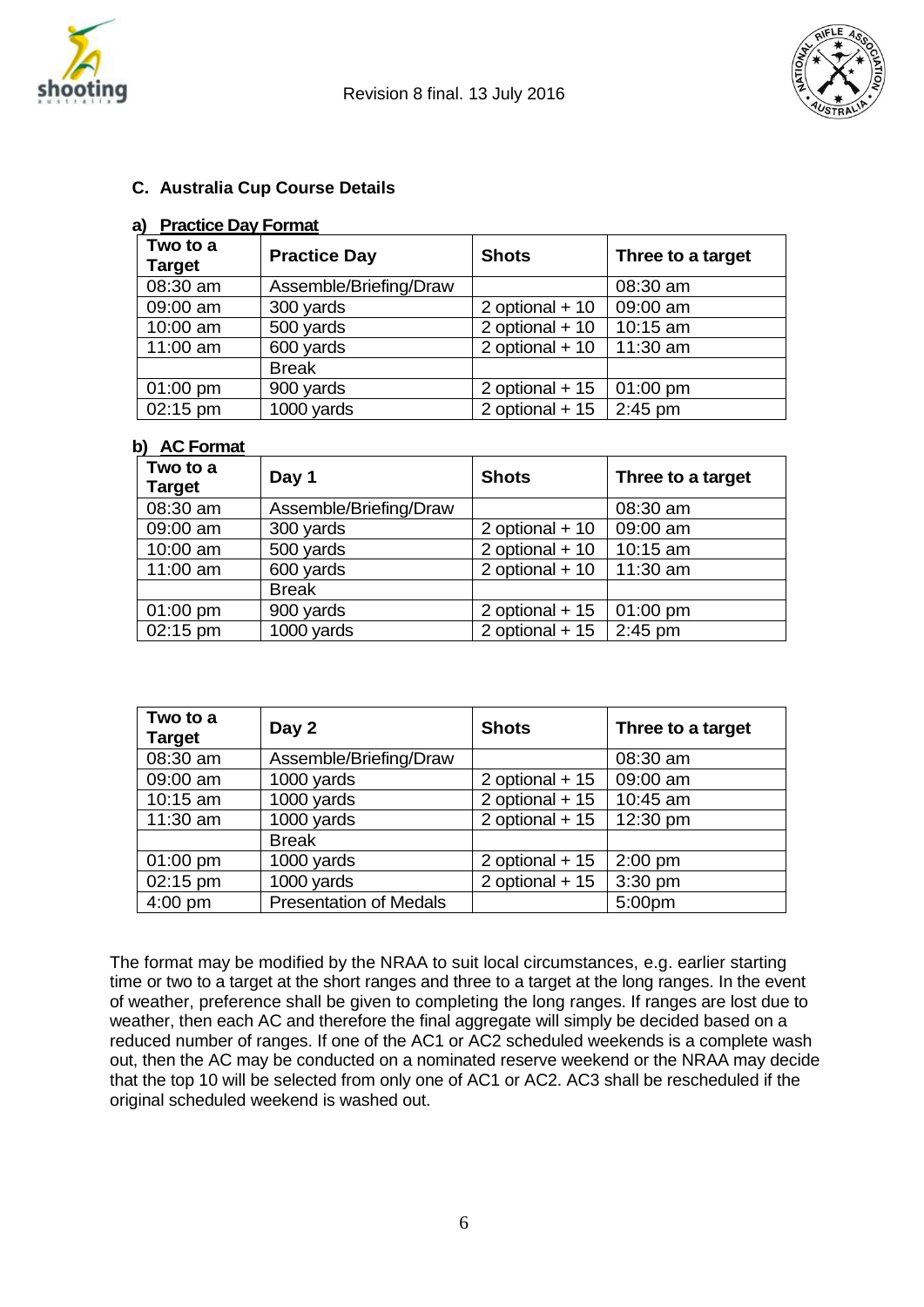



#### **7. Awards**

a) Shooting Australia Gold, Silver, Bronze medals will be awarded to Individual Australia Cup aggregate winners in each of AC1, AC2 and AC3.

#### **8. Competitor Placing List**

a) The current competitor placing list will be maintained at the NRAA Office and will be published in each Australian Target Rifle magazine and on the NRAA web-site shortly after each AC.

This competition is deemed essential as qualifying events for aspiring Australian competitors for international events. Australia Cups (AC) will be used for selection into the 2018 Commonwealth Games (CG)

ACs will be conducted as scheduled by the NRAA to provide an appropriate selection path for the CG 2018.

#### DEFINITIONS

- (A) NRAA means The National Rifle Association Of Australia
- (B) SSR means the Standard Shooting Rules as amended from time to time
- (C) Shoot-off means as defined in the SSR's